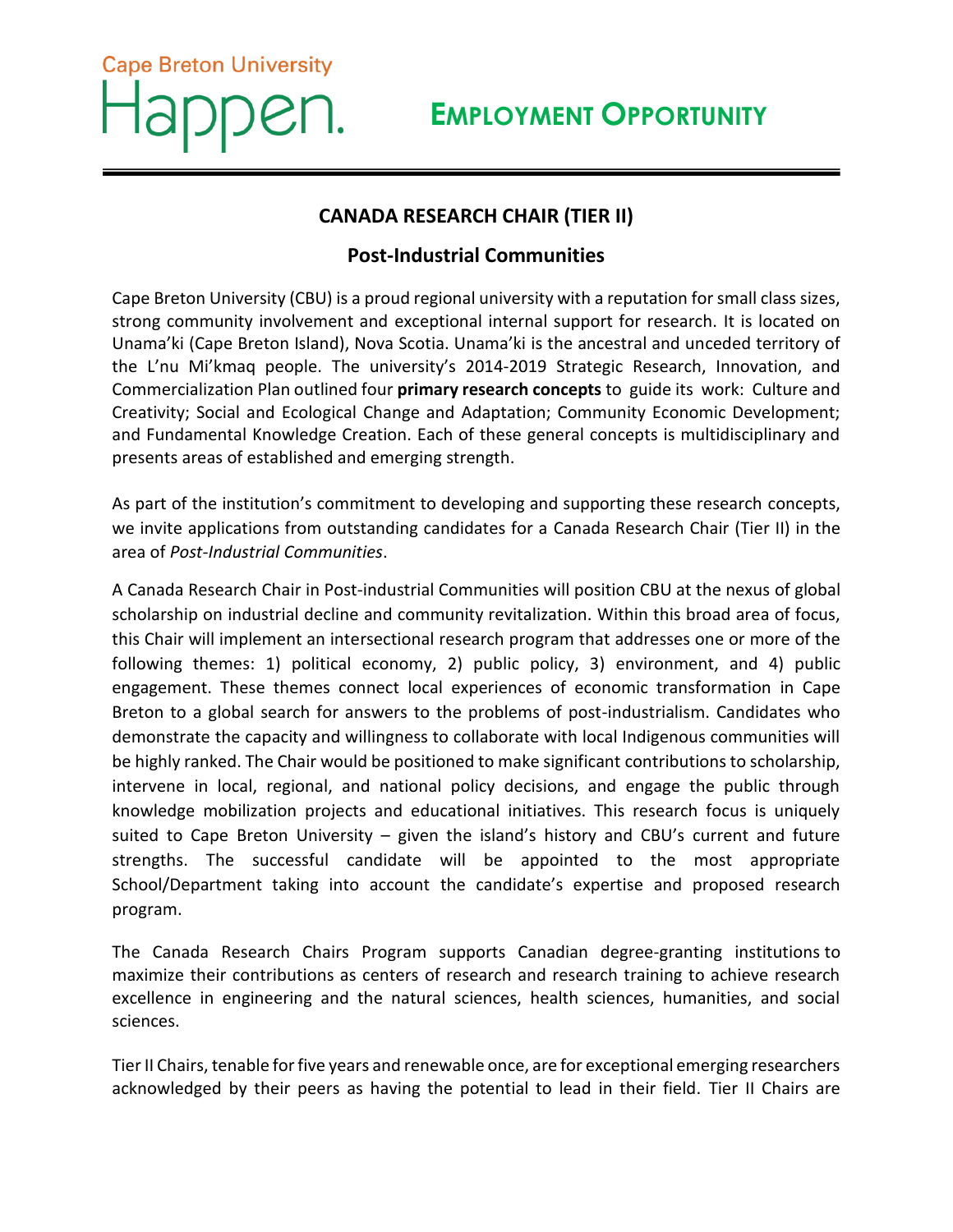intended for emerging scholars (i.e. candidates have been active researchers in their field for fewer than 10 years at the time of nomination). Applicants who are more than 10 years from having earned their highest degree at the time of nomination, and have experienced legitimate career interruptions due to maternity or parental leave, extended sick leave, clinical training and family care, may have their eligibility for a Tier II Canada Research Chair assessed through the program's Tier II justification process.

Information about the program, including further details on eligibility criteria can be found on the Canada Research Chairs website: [www.chairs-chaires.gc.ca](http://www.chairs-chaires.gc.ca/). In addition to the preceding criteria, CBU requires that candidates hold a PhD (or equivalent) in their field of expertise, have an innovative and original research program and the capacity to attract external funding and excellent graduate students. The candidate's potential to contribute to CBU's research environment and the values of equity, diversity and inclusivity in research, teaching and the workplace will also be considered. Please contact CBU's Office of Research & Graduate Studies at [research@cbu.ca](mailto:research@cbu.ca) for more information.

A complete application will include:

- a covering letter (quoting the reference number **PIC1801**);
- a curriculum vita;
- up to three refereed publications;
- a description of a 5 to 7-year research plan demonstrating an original research program capable of attracting external funding and excellent graduate students;
- a description of how the candidate has or will advance the University's commitment to building an inclusive community and to fostering a culture which embraces and promotes the rich diversity of the campus community (activities may include diversity‐related programming, committee work and/or mentoring women and/or other groups that have been historically marginalized or disadvantaged);
- a statement explaining how the candidate's background, experience, and research accomplishments qualify them for appointment as a Tier II Canada Research Chair.

Applicants should email their application to the Human Resources Department at CBU *[humanresources@ns.aliantzinc.ca](mailto:humanresources@ns.aliantzinc.ca)* by **March 8, 2018.**

Review of applications will begin immediately following this date. We hope to have a decision by mid-April, 2018. The successful candidate will work with the Office of Research and Graduate Studies to develop a Canada Research Chair nomination to be submitted to the CRC Secretariat by October 22, 2018. The offer of a tenure-track appointment will be conditional upon the announcement of the approval by the Canada Research Chair Secretariat.

Canada Research Chair appointments are open to Canadian researchers working in Canada or elsewhere, as well as researchers from other countries. All qualified candidates are encouraged to apply; however, Canadians and permanent residents will be given priority (all applicants should clearly indicate their status as a Canadian citizen or permanent resident). CBU is an equal opportunity employer and values diverse practices and forms of knowledge. CBU encourages applications from equity-seeking communities including Aboriginal People, African Canadians, persons from visible minority groups, persons with disabilities and women.